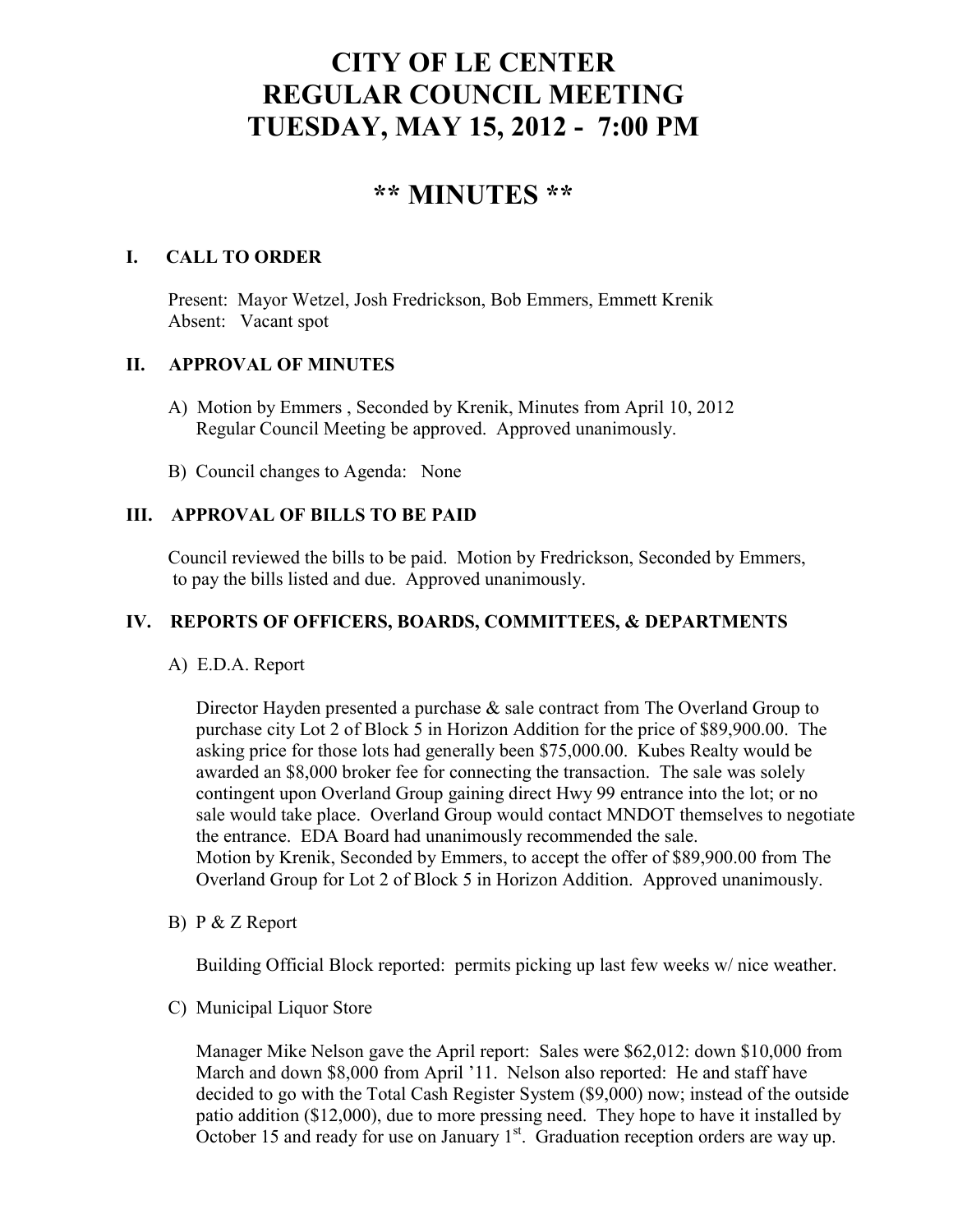D) Police Department

Police Chief Pfarr reported on the police activities for month of April: 105 calls/ 2,285 miles patrolled. Pfarr also reported: calls are down noticeably (21%).

E) Water, Sewer, Streets, Parks

Street Maintenance employee Wally Blaschko gave the monthly reports:

- $\div$  Sewer- Legion Club finally disconnected their roof drains from our sanitary sewer.
- Trees- on Minnesota Street slowly getting planted/ only as they have time.
- Parks- all fields sprayed.
- Pool- collar repair work done/ painted/ fill next week with water.
- Sewer- had to bypass approx. 340,000 gallons after 4"-5" rain. De-rooted, cleaned, and televised Lexington Avenue after the big rain. Days later, foundation drains were still running water into the sewer main.
- $\div$  Welcome Sign- the flowers at the sign were paid for by the Chamber: will the city be reimbursing them? They were planted by donated time. Council generally agreed the flowers cost should be paid by the organizations in town; not the city taxpayers.
- F) Bolton & Menk Engineering (Joel Hawbaker, Engineer)
	- 1) 2010 Minnesota Street & Waterville Ave. Project- Engineer Hawbaker reported he finally received the tape of the sanitary sewer main that day. Tape showed three distinct problems: one service wye installed backwards to the flow and two temporary service lines still connected to the main. BMI did not have time to view the tape yet or form a solution to the problems. Council noted updated punch-list items.
	- 2) 500 Block of North Park Avenue- street is shot on that block. Some residents were present and asked the council to fix the street. Council generally agreed there was no reason to spend big money on a fix when the street was scheduled to be reconstructed in the next street project (within 2-3 yrs.?). Motion by Fredrickson, Seconded by Krenik, for Bolton & Menk to get two quotes to temporarily fix the street with several options for the council to consider. Approved unanimously. (note: \$15,000 in budget)
- G) Fair Assn.- Nancy Stauff reported: Sunday demo derby/ Friday rodeo. She inquired about legal campfire size for the sheriff's posse ride? Rec fires only 3 ft. X 3 ft. around.

#### **V. PUBLIC FORUM**

There were no petitions, requests, or communications from the general public.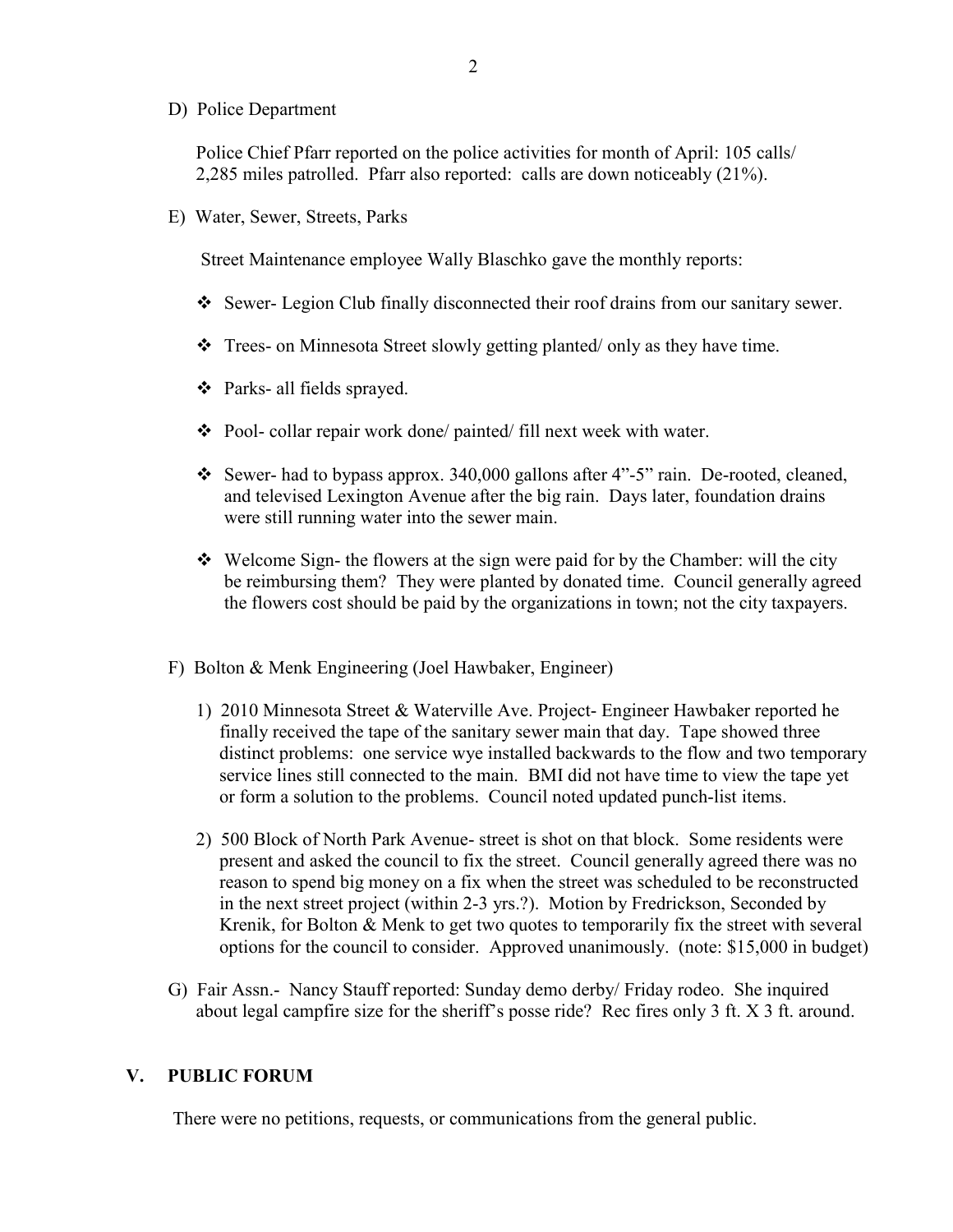#### **VI. OLD BUSINESS**

- A) Consider the new "Point of Sale" sewer ordinance written by City Attorney Moran. Public Hearing was held earlier that evening with no public opposition. Motion by Fredrickson, Seconded by Emmers, to approve the new sewer ordinance as written. Approved unanimously. Document becomes ordinance upon publication.
- B) Administrator Collins reviewed the sanitary sewer situation at 335 East Sharon Street. The property owner's sewer line is old and in need of repair. They contend they've had sewer problems since the 2004 Street Project. The City contends it's the first 50 ft. that are bad; and this was in no way impacted by the 2004 Street Project. A copy of a document from Jetter Clean, after cleaning the sewer line, seems to agree with the City's stance. The City has sent several letters to the owners informing them this is their problem and the City will not be paying the cleaning bills. After some discussion, Council did agree with Collins to have City Attorney Moran send them a formal letter again denying any City liability in this matter.
- C) Motion by Fredrickson, Seconded by Emmers, to approve the 2012 Club Liquor and 3.2 Beer Licenses list as written. Approved unanimously.

#### **VII. NEW BUSINESS**

- A) Notice of May 6 bypass of the city sanitary sewer collection system in two locations. Approx. 341,000 gallons were bypassed during the 2.3" rain event. Two property owners who had sewer back-ups into their basements were present: Megan Smith, 216 North Lexington Ave./ Melissa Erickson, 236 North Lexington Ave. Both had sewer back-ups into finished basements and they wondered if the city insurance would be paying for the damages? Bypasses were open as required on Lexington Ave. and Ottawa Street during the storm. A LMC adjuster had been contacted by the City for insurance purposes. Council advised the owners they would closely monitor the situation.
- B) Administrator Collins received complaint from neighboring property to the city 80 acre farm field south of the city. They contend the city renter had tiled extra water onto their property causing it to flood and erode. With no maps of work done, and the complainant not present; Council simply advised staff to try to acquire any maps of work done.
- C) In response to many requests: Council did consider holding another "City-wide junk drop-off day" this summer. The cost of the program would be approx. \$2,000.00; which was not a budgeted item. Citing the relatively low cost, and high benefit of holding such program; Motion by Emmers, Seconded by Krenik, to hold city-wide junk drop-off days on Friday, June 15  $\omega$  Noon-6 pm and Saturday, June 16  $\omega$  7 am-Noon/ charging the same fee structure as before and accepting the same items. Approved unanimously.
- D) Council generally agreed: allow the local Girl Scouts to clean up storm sewer drains on Saturday, October  $13<sup>th</sup>$  as part of their Centennial Day of Service.